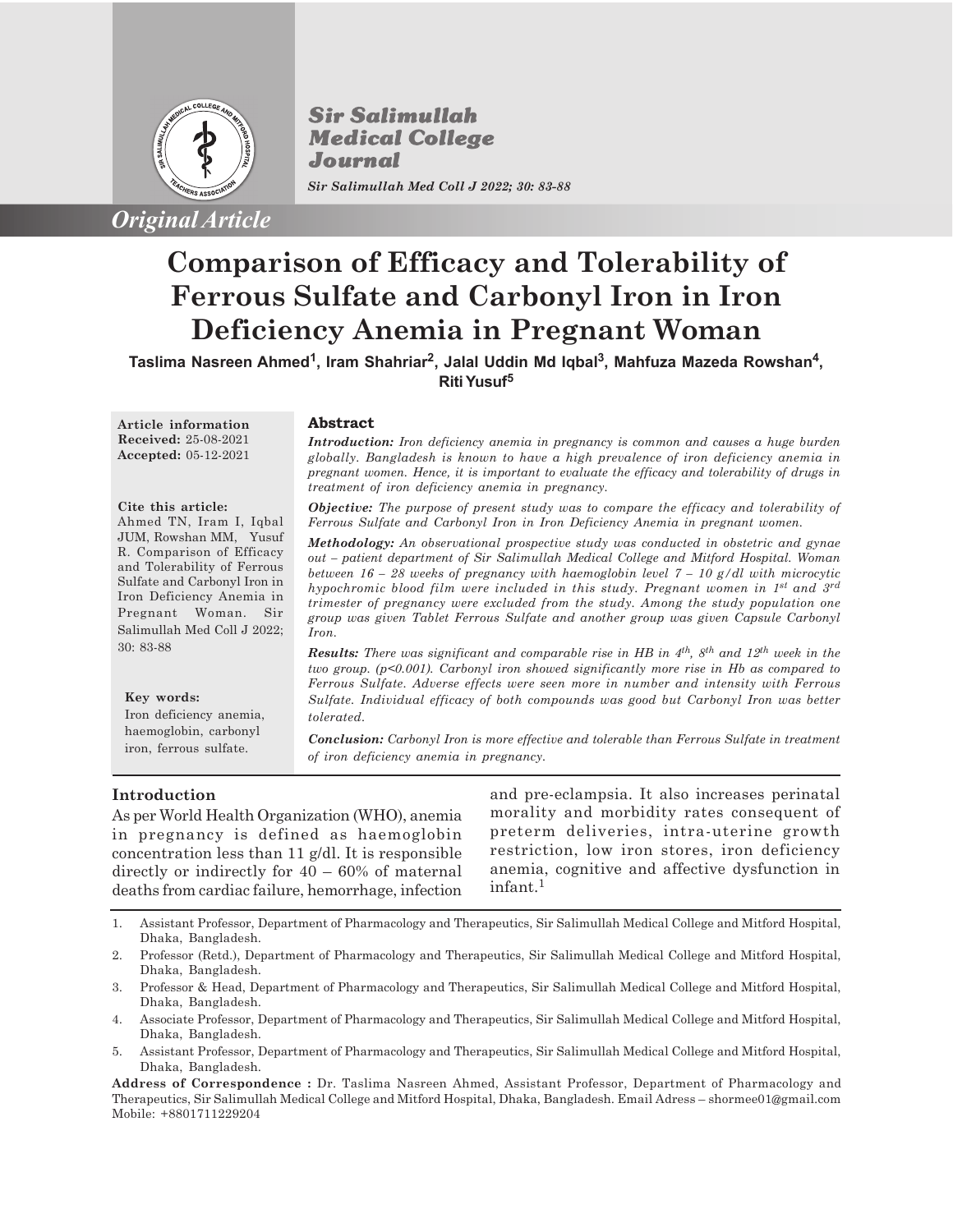Incidence of iron deficiency anemia (IDA) is being particularly high in many underdeveloped tropical countries where it remains a major contributing factor to maternal morbidity and mortality and also high perinatal mortality. Iron deficiency is the commonest cause of anemia in pregnancy.<sup>2</sup>

A recent estimate based on World Health Organization (WHO) criteria indicated that around 600 – 700 million people worldwide have marked iron deficiency anemia (IDA) and the bulk of these people live in developing countries like Bangladesh.

In developed countries, prevalence of Iron deficiency anemia is much lower and usually varies between and 2% to 8%. In developing countries upto 20% to 40% of infants and pregnant women may be affected. It results from an inadequate dietary intake of iron, inadequate iron absorption or blood loss.<sup>3</sup>

The requirement of iron increase during pregnancy, specially in the third trimester. A pregnant woman needs six times more iron than a nonpregnant woman. Increased iron requirements to supply the expanding blood volume of the mother and the rapidly growing fetus and placenta can cause Iron Deficiency Anemia.<sup>2</sup>

Maternal Iron Deficiency Anemia early in pregnancy can result in low birth weight subsequent to preterm delivery as well as association exists between maternal anemia and lower infant apgar score. Therefore, iron supplementation is mandatory to improve or maintain the iron status of the mother during pregnancy.<sup>2</sup>

Plenty of oral iron preparations are available. Iron salts like ferrous sulphate, ferrous fumarate and ferrous gluconate are extensively prescribed for the prevention and treatment of iron deficiency. Carbonyl Iron is a pure form of elemental iron which was mainly used for the fortification of foods. Bioavailability of iron supplements increases with the increasing dose.<sup>4</sup>

However, gastrointestinal disturbances like nausea, constipation, vomiting, black stool, metallic taste and diarrhea are commonly associated with ingestion of iron salts. Food and chelating drugs in the gastrointestinal tract may interfere with rate of absorption and decrease the bioavailability of iron. This leads to variability in the haemoglobin correction during anemia in pregnancy. So, limitations of conventional iron salts have resulted in emergence of newer oral iron preparations like Carbonyl iron, Iron polymaltose complex, Ferrous ascorbate, Sodium feredetate and Ferrous bisglycinate.<sup>5</sup>

A mild deficiency should not affect baby while pregnancy. But if mild iron deficiency anemia goes untreated and becomes more severe during pregnancy is linked to an increased risk of a baby being born with a low birth weight. Having severe iron deficiency anemia may even increase the risk of still birth and newborn death. It is responsible directly or indirectly for 40% - 60% of maternal deaths from cardiac failure, hemorrhage, infection and preeclampsia.<sup>1</sup>

## **Methodology**

**Study Design and Place:** This observational prospective study was conducted in the department of Pharmacology and Therapeutics in Sir Salimullah Medical College, Dhaka with the study period from July 2016 – June 2017.

**Study Population:** All pregnant women with Iron deficiency anemia attending the obstetric and gynae out patient department of Sir Salimullah Medical College and Mitford Hospital those were prescribed Ferrous Sulfate and Carbonyl Iron were included in the study population which was 160. They were selected on the basis of inclusion and exclusion criteria. Women between 16 – 28 weeks of pregnancy with haemoglobin level of  $7-10$  gm/ dl with microcytic hypochromic blood film were included in the study. Pregnant women in 1st and  $3<sup>rd</sup>$  trimesters of pregnancy were excluded from the study.

**Study Procedure:** An observational prospective study was conducted in a tertiary care hospital in Bangladesh. New patient according to the selection criteria attending the outpatient department of obstetrics and gynae in Sir Salimullah Medical College and Mitford Hospital during the study period were considered for analysis. After proper counseling, the aim, objectives, risk and the procedure of the study were explained in details to the subjects. Only positive respondents were recruited as study subjects and were allowed to withdraw themselves from the study even after participation. Informed consent was obtained from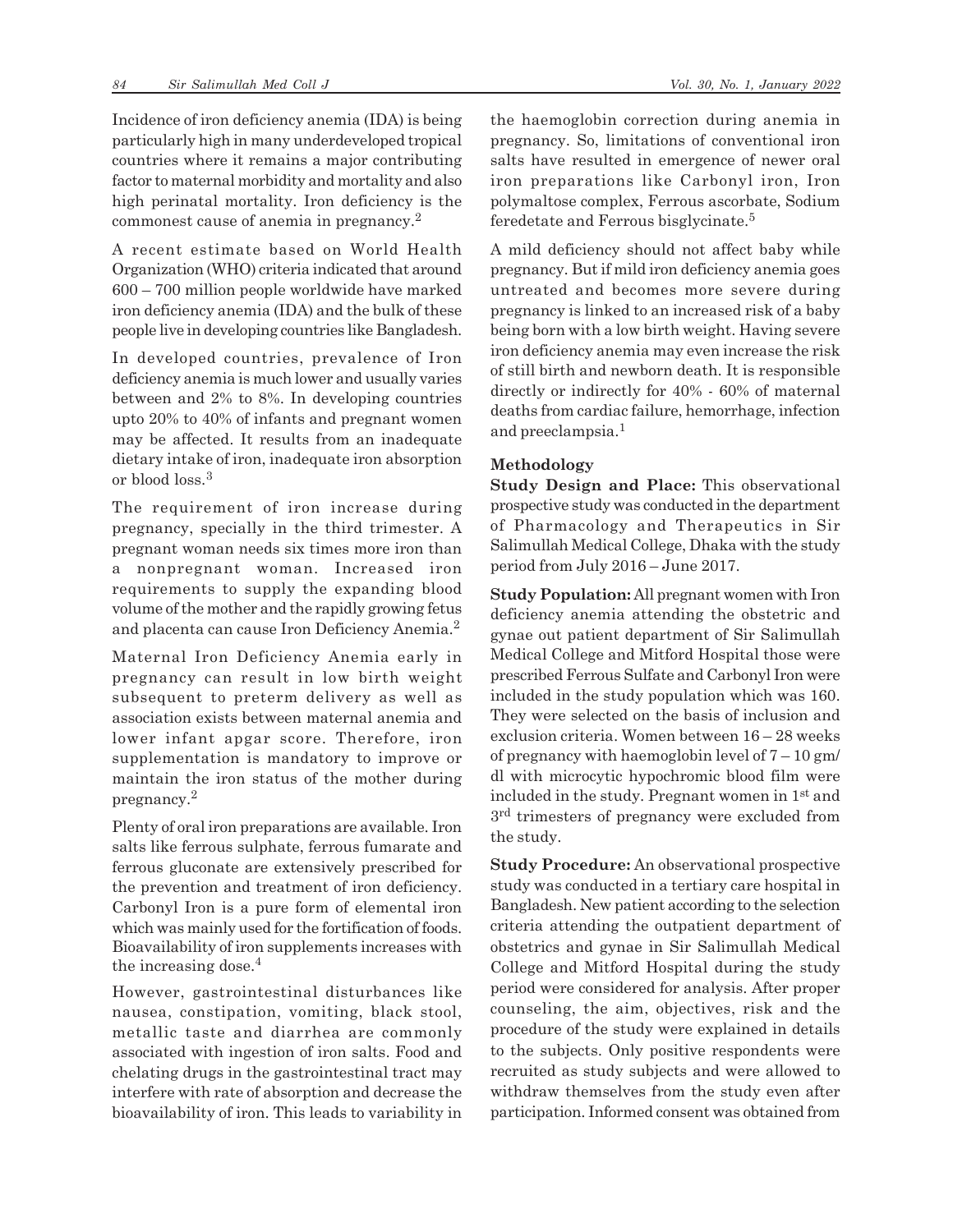all participants. The study subjects were divided in two groups, Group A  $(n = 80)$  taking tablet Ferrous Sulfate (150 mg twice or thrice daily) supplied from the hospital and Group B  $(n = 80)$ taking capsule Carbonyl Iron (50 mg twice or thrice daily) were taken from the same pharmaceutical source. Hb% was measured on the day of enrollment and on the  $2<sup>nd</sup>$ ,  $4<sup>th</sup>$ ,  $8<sup>th</sup>$  and the  $12<sup>th</sup>$ week. Adverse effects were noticed during the therapy and summarized at the end of  $12<sup>th</sup>$  week therapy both for Ferrous Sulfate and Carbonyl Iron. Tablet Ferrous Sulfate was given three times daily for the patient whose haemoglobin level was between 7.0 to 8.0 gm/dl and two times daily for the patient whose haemoglobin level was between 8.1 – 10 gm/dl. Capsule Carbonyl Iron was given three times daily for the patient whose haemoglobin level was between 7.0 – 8.0 gm/dl and two times daily for the patient whose haemoglobin level was between 8.1 – 10 gm/dl.

**Statistical Analysis:** All the findings were recorded, compiled, tabulated and analyzed. The data was expressed as mean  $\pm$  SD for windows version 21. Unpaired 't' tests, paired 't' tests, Chi-Square tests were done as the test of significance and p value <0.05 was considered as significant. Statistical analysis was done by using Statistical Package of Social Service (SPSS). The summarized data were presented in the form of tables.

## **Results:**

The research work was conducted in the Department of Pharmacology and Therapeutics, Sir Salimullah Medical College using a prospective observational study design. A total of 160 study subjects were enrolled from Sir Salimullah Medical College and Mitford Hospital and followed up at  $2<sup>nd</sup>$ , 4<sup>th</sup>, 8<sup>th</sup> and 12<sup>th</sup> week of therapy. Group A comprised of 80 patients who received Ferrous Sulfate and Group B comprised of 80 patients who received Carbonyl Iron. Mean haemoglobin levels were calculated before therapy and after  $2<sup>nd</sup>$ ,  $4<sup>th</sup>$ , 8<sup>th</sup> and 12<sup>th</sup> weeks of therapy. At the end of the study, after 12 weeks the mean rise of haemoglobin with Carbonyl Iron was  $0.96 \pm 0.31$  and with Ferrous Sulfate was  $0.48 \pm 0.07$ . Thus, the mean rise was higher with Carbonyl Iron than Ferrous Sulfate group. Similar observation was also identified by Gordeuk VR et. al. On comparing the tolerability of two compounds, the result of noncompliance in patient who took Ferrous Sulfate were more as higher incidence of gastrointestinal side effects like nausea, constipation, metallic taste and black stool were observed. Gordeuk VR et. al reported the same findings in his study.

**Table-I** *Hb level of the study subjects (who received three doses at different follow ups in both groups (n = 52)*

|             |                 | H <sub>b</sub> level |                     |
|-------------|-----------------|----------------------|---------------------|
|             | <b>FS</b>       | СI                   | $p-$                |
|             | $(n = 25)$      | $(n = 27)$           | value               |
|             | [Mean ± SD      | [Mean $\pm$ SD       |                     |
| At 2 weeks  | $8.28 + 0.84$   | $8.51 + 0.73$        | 0.293 <sup>ns</sup> |
| At 4 weeks  | $8.39 \pm 0.84$ | $8.72 + 0.68$        | $0.120^{ns}$        |
| At 8 weeks  | $8.49 \pm 0.84$ | $8.96 + 0.68$        | $0.031*$            |
| At 12 weeks | $8.66 \pm 0.84$ | $9.25 \pm 0.66$      | $0.006**$           |

Unpaired t test was done to measure the level of significance. P value <0.05 was accepted as level of significance.

 $ns = non-significant;$  \*/\*\*/\*\*\* = significant

Table I shows Hb level raises significantly in patients who took Carbonyl Iron (3 doses) after 12 weeks.

# **Table II** *Hb level of the study subjects (who received two doses) at different follow ups in both groups (n = 108)*

|             | H <sub>b</sub> level |                 |                     |
|-------------|----------------------|-----------------|---------------------|
|             | FS                   | СI              | $p-$                |
|             | $(n = 55)$           | $(n = 53)$      | value               |
|             | $Mean \pm SD$        | $Mean \pm SD$   |                     |
| At 2 weeks  | $8.61 \pm 0.80$      | $8.73 \pm 0.67$ | 0.396 <sup>ns</sup> |
| At 4 weeks  | $8.72 \pm 0.81$      | $8.93 \pm 0.65$ | $0.144^{ns}$        |
| At 8 weeks  | $8.85 \pm 0.81$      | $9.18 \pm 0.63$ | $0.019*$            |
| At 12 weeks | $8.99 \pm 0.81$      | $9.44 \pm 0.63$ | $0.002**$           |

Unpaired t test was done to measure the level of significance. P value 0.05 was accepted as level of significance.

 $ns = non-significant;$  \*/\*\*/\*\*\* = significant

Table II shows Hb level rises significantly in patients with who took Carbonyl Iron (2 doses) after 12 weeks.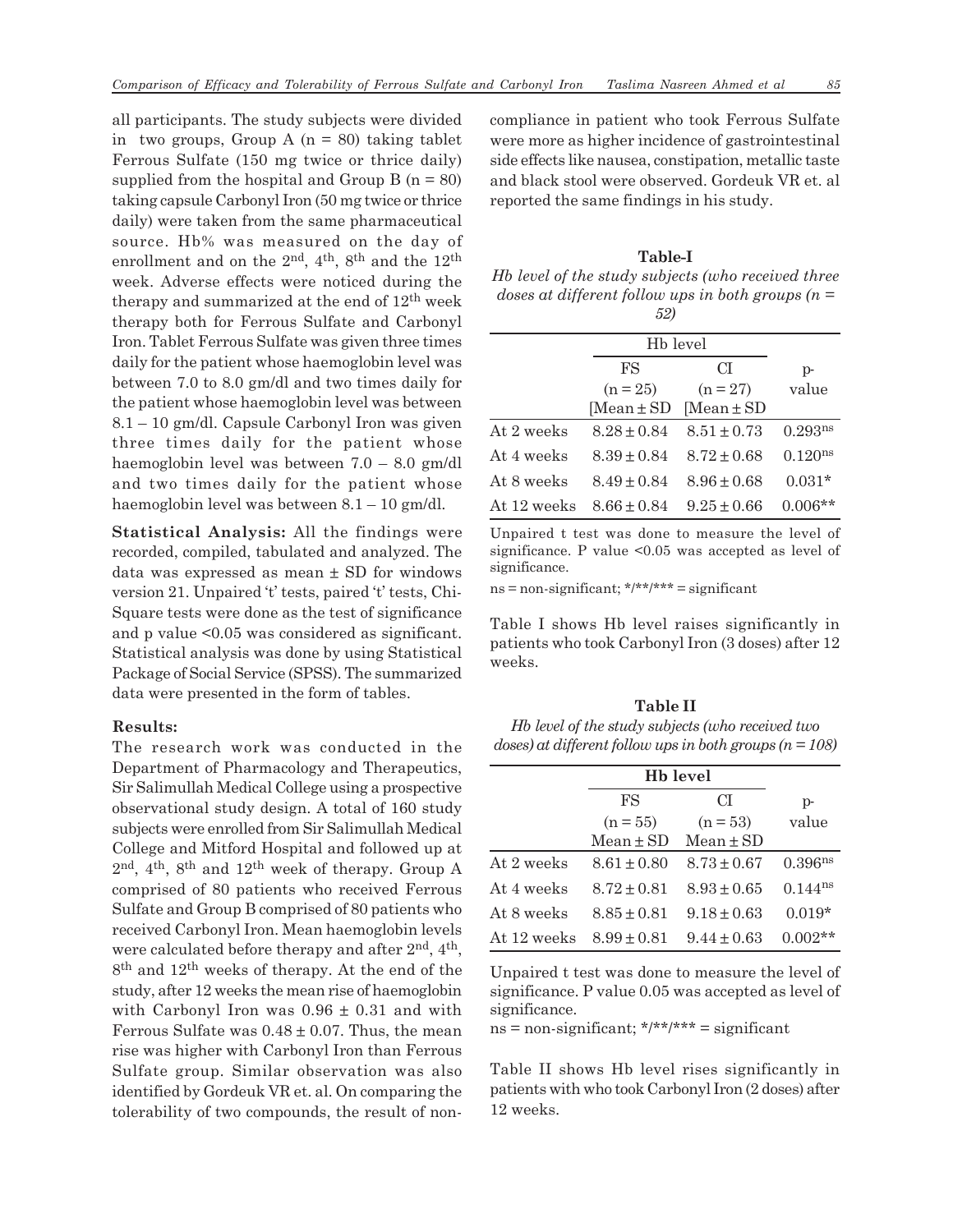#### **Table III**

*Hb level of study subjects at baseline and after treatment at different follow ups in both groups (n = 160)*

|               | H <sub>b</sub> level |                 |                       |
|---------------|----------------------|-----------------|-----------------------|
|               | FS                   | СĪ              | $p-$                  |
|               | $(n=80)$             | $(n=80)$        | value                 |
|               | $Mean + SD$          | $Mean + SD$     |                       |
| Pre treatment | $8.41 + 0.83$        | $8.42 + 0.73$   | $0.895$ <sup>ns</sup> |
| At 2 weeks    | $8.51 + 0.82$        | $8.66 + 0.69$   | $0.214$ <sup>ns</sup> |
| At 4 weeks    | $8.62 + 0.82$        | $8.86 + 0.67$   | $0.043*$              |
| At 8 weeks    | $8.74 + 0.83$        | $9.11 + 0.65$   | $0.002**$             |
| At 12 weeks   | $8.89 + 0.83$        | $9.38 \pm 0.64$ | $<0.001***$           |

Unpaired t test was done to measure the level of significance. P value < 0.05 was accepted as level of significance.

 $ns = non-significant; \frac{\star}{\cdot} \frac{\star}{\cdot} \frac{\star}{\cdot} \frac{\star}{\cdot} \frac{\star}{\cdot} \frac{\star}{\cdot} \frac{\star}{\cdot} \frac{\star}{\cdot} \frac{\star}{\cdot} \frac{\star}{\cdot} \frac{\star}{\cdot} \frac{\star}{\cdot} \frac{\star}{\cdot} \frac{\star}{\cdot} \frac{\star}{\cdot} \frac{\star}{\cdot} \frac{\star}{\cdot} \frac{\star}{\cdot} \frac{\star}{\cdot} \frac{\star}{\cdot} \frac{\star}{\cdot} \frac{\star}{\cdot} \frac{\star}{\cdot} \frac{\star}{\cdot} \frac{\star}{\cdot} \frac{\star}{\cdot} \frac{\star}{\$ 

Table III shows rise of Hb level was statistically significant compared to pre treatment value.

# **Table IV** *Rise of Hb level of the study subjects after treatment at different follow ups in both groups (n = 160)*

|             | Rise in Hb level            |                                           |       |
|-------------|-----------------------------|-------------------------------------------|-------|
|             | FS                          | CТ                                        | $p-$  |
|             | $(n = 80)$                  | $(n = 80)$                                | value |
|             | $Mean \pm SD$ Mean $\pm SD$ |                                           |       |
| At 2 weeks  |                             | $0.10 \pm 0.04$ $0.24 \pm 0.26$ <0.001*** |       |
| At 4 weeks  |                             | $0.21 \pm 0.05$ $0.44 \pm 0.30$ <0.001*** |       |
| At 8 weeks  |                             | $0.33 \pm 0.06$ $0.68 \pm 0.28$ <0.001*** |       |
| At 12 weeks |                             | $0.48 \pm 0.07$ $0.96 \pm 0.31$ <0.001*** |       |

Unpaired t test was done to measure the level of significance. P value <0.05 was accepted as level of significance.

 $ns = non-significant; \frac{*}{*} \cdot \frac{*}{*} = significant$ 

Table IV shows at the end of the study (after 12 weeks) the mean rise of Hb with Carbonyl Iron was higher than with Ferrous Sulfate

**Table V**

| Distribution of study subjects according to  |
|----------------------------------------------|
| adverse effects in both groups ( $n = 160$ ) |

|                | Group      |            |                       |  |
|----------------|------------|------------|-----------------------|--|
|                | FS         | СI         | p-                    |  |
|                | $(n = 80)$ | $(n = 27)$ | value                 |  |
| Nausea         |            |            |                       |  |
| Mild           | 29 (36.3)  | 22(27.5)   | $0.004**$             |  |
| Moderate       | 15(18.8)   | 4(5.0)     |                       |  |
| Constipation   |            |            |                       |  |
| Mild           | 27 (33.8)  |            | $35(43.8)$ < 0.001*** |  |
| Moderate       | 12(15.0)   | 0(0.0)     |                       |  |
| Severe         | 5(6.3)     | 0(0.0)     |                       |  |
| Diarrhea       | 11(13.8)   | 6(7.5)     | 0.200 <sup>ns</sup>   |  |
| Abdominal pain | 9(11.3)    | 5(6.3)     | 0.263 <sup>ns</sup>   |  |
| Vomiting       | 8(10.0)    | 3(3.8)     | 0.118 <sup>ns</sup>   |  |
| Metallic taste | 15(18.8)   | 6(7.5)     | $0.035*$              |  |
| Black stool    | 13(16.3)   | 0(0.0)     |                       |  |

Chi square test was done to measure the level of significance. P value <0.05 was accepted as level of significance.

ns = non-significant; \*/\*\*/\*\*\* = significant

Table V shows the adverse effects were observed more with Ferrous Sulfate group than the Carbonyl Iron Group.

#### **Discussion**

As we know iron deficiency anemia is very common worldwide. A recent estimate based on WHO criteria indicated that around 600 – 700 million people world wide have marked Iron deficiency anemia (IDA) and the bulk of these people live in developing countries like Bangladesh. Pregnancy with anemia has a significant impact on the health of fetus as well as that of the mother. The treatment of Iron deficiency anemia (IDA) is given to replenish Hb and restore iron stores by supplying sufficient iron.

Routine iron supplementation with iron salts shows low efficacy for the control of Iron deficiency anemia (IDA) due to poor compliance with the treatment, because of its disagreeable flavor and adverse effects such as constipation, metallic taste, black stool, nausea, vomiting, diarrhea.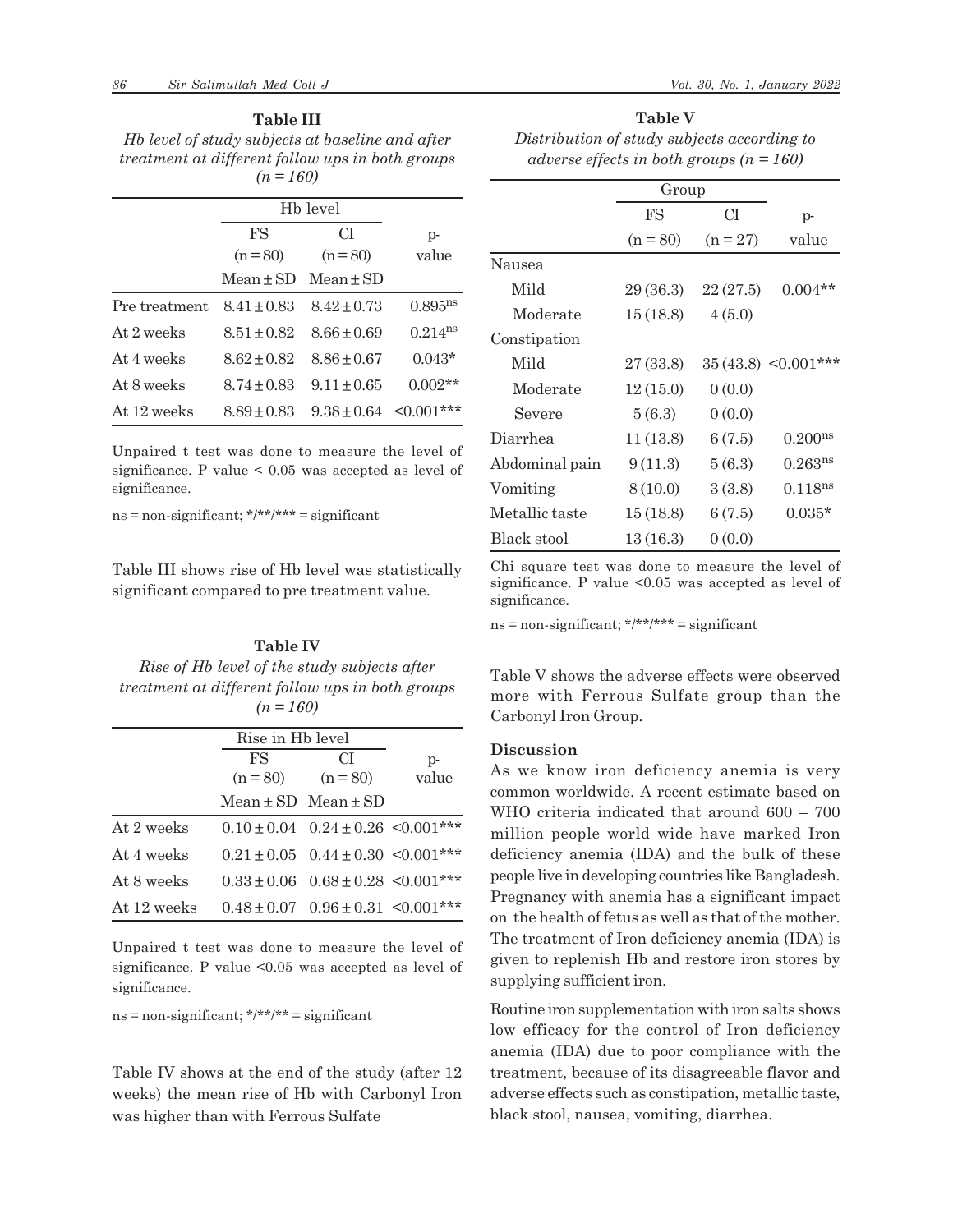Among the possible alternatives to control iron deficiency, Carbonyl Iron is formulated in such a way that it has remarkably low toxicity when compared with ionized form of iron such as Ferrous Sulfate.

Carbonyl iron does not refer to the composition of iron particles but rather to the manufacturing process in which the controlled heating of vaporized iron pentacarbonyl leads to the deposition of uncharged elemental iron as microscopic spheres  $\leq 5\mu$  in diameter.<sup>6</sup>

Ferrous Iron is absorbed shortly after it is ingested. But Carbonyl Iron is only absorbed at the rate of gastric acid production as it is required to make Carbonyl Iron soluble. This means Carbonyl Iron enters the system much more gradually than other types of Iron that can dissolve rapidly.

The present study compared the therapeutic efficacy and tolerability of Ferrous Sulfate and Carbonyl iron.

160 patients were enrolled for the study and followed up at  $2<sup>nd</sup>$ ,  $4<sup>th</sup>$ ,  $8<sup>th</sup>$ , and  $12<sup>th</sup>$  week of therapy. Group-A comprised of 80 patients, who received Ferrous Sulfate and Group B comprised of 80 patients, who received Carbonyl iron.

Mean Hb levels were calculated before therapy and after 2, 4, 8, and 12 weeks of therapy. At the end of the study, after 12 weeks the mean rise of Hb with Carbonyl iron was  $0.96 \pm 0.31$  and with Ferrous sulfate was  $0.48 \pm 0.07$ . Thus, the mean rise was higher with Carbonyl iron than Ferrous sulfate group. Gordeuk VR et al. reported similar observation.

On comparing the tolerability of the two compounds, the results of non-compliance in patients who took Ferrous sulfate were more as higher incidence of gastrointestinal side effects like nausea, constipation metallic taste and black stool were observed. Similar observations were made by Gordeuk VR et al.

## **Conclusion**

The study shows that individual efficacy of both compounds was good and they were effective in the treatment of iron deficiency anemia in pregnancy. Efficacy of Carbonyl Iron was higher than Ferrous Sulfate. Tolerability of Carbonyl Iron was better than Ferrous Sulfate. The result of the present study suggest that Carbonyl Iron can be considered as a useful alternative formulation for the treatment of iron deficiency anemia in patients due to its better efficacy and tolerability.

#### **References**

- 1. Singhal SR, Kandian V, Singh S & Ghalaut VS. Comparison of various oral iron salts in the treatment of Iron Deficiency Anemia in pregnancy. Indian Journal of Obstetric and Gynecology Research, 2015, 2:155-58
- 2. Pyarelal. Comparative study of iron supplements: Its efficacy and tolerability. Indian journal of basic and applied medical research, 2015, 4:132-36
- 3. Chaudhury DR, Chopade SS & More VP. A comparative study of the efficacy and tolerability of Carbonyl Iron and Ferrous Sulfate in Iron Deficiency Anemia. International Journal of Health Science and Research, 2012, 2:46-52
- 4. Gordeuk VR, Brittenham GM, Margaret H, Leating LJ & Opplt JJ. High dose of Carbonyl Iron for Iron Deficiency Anemia: A randomized double blind trial. Am J clin Nutr, 1987, 46:1029-34
- 5. Chandrika N & Vasudha KC. Comparative Study of Serum Ferritin levels after oral supplementation with Ferrous Sulfate and Carbonyl in mild Iron Deficiency Anemia in pregnancy. Int J Biol Chem, 2010, 4:362-370
- 6. Brittenham GM, Klien HG, Kushner JP & Ajiokars. Preserving the national blood supply. American Society of Hematology, 2001, 1:422-32
- 7. Adsul BP, Desai A, Gawde A & Baliga. Comparative assessment of the bioavailability, efficacy and safety of carbonyl iron and oral conventional iron preparations. Indian Med Asso 2005, 103: 338-42.
- 8. Agarwal M.B. & Rathi SA. An open label, randomized, comparative clinical study to assess the efficacy and tolerability of Ferrous ascorbate versus Carbonyl iron in the treatment of iron deficiency anemia. Int J Gynecol and obstet-India, 2005, 8: 23-30.
- 9. Allen LH. Anemia and Iron deficiency effects on pregnancy outcome. Am J Clin Nutr, 2000, 71: 1280-4.
- 10. Alleyne M, Horne, MK & Miller. Individualized treatment for iron deficiency anemia in adults. Am J Med, 2008 121: 943-8.
- 11. Bhatti AB, Usman M, Ali F, Satti SA. & Bakhtawar. Anemia: Its predicators and Frequency in Pakistani Pregnant Female. European Journal of Biomedical and Pharmaceutical Sciences, 2015, 2: 1426-1445.
- 12. Brittenham GM, Kilen HG, Kushner JP & Ajioka RS. Preserving the national blood supply. American Society of Hematology, 2001. 1: 422-432.
- 13. Gordeuk VR, Brittenham GM, Margaret H, Leating LJ & Opplt. High dose of Carbonyl iron for Iron deficiency